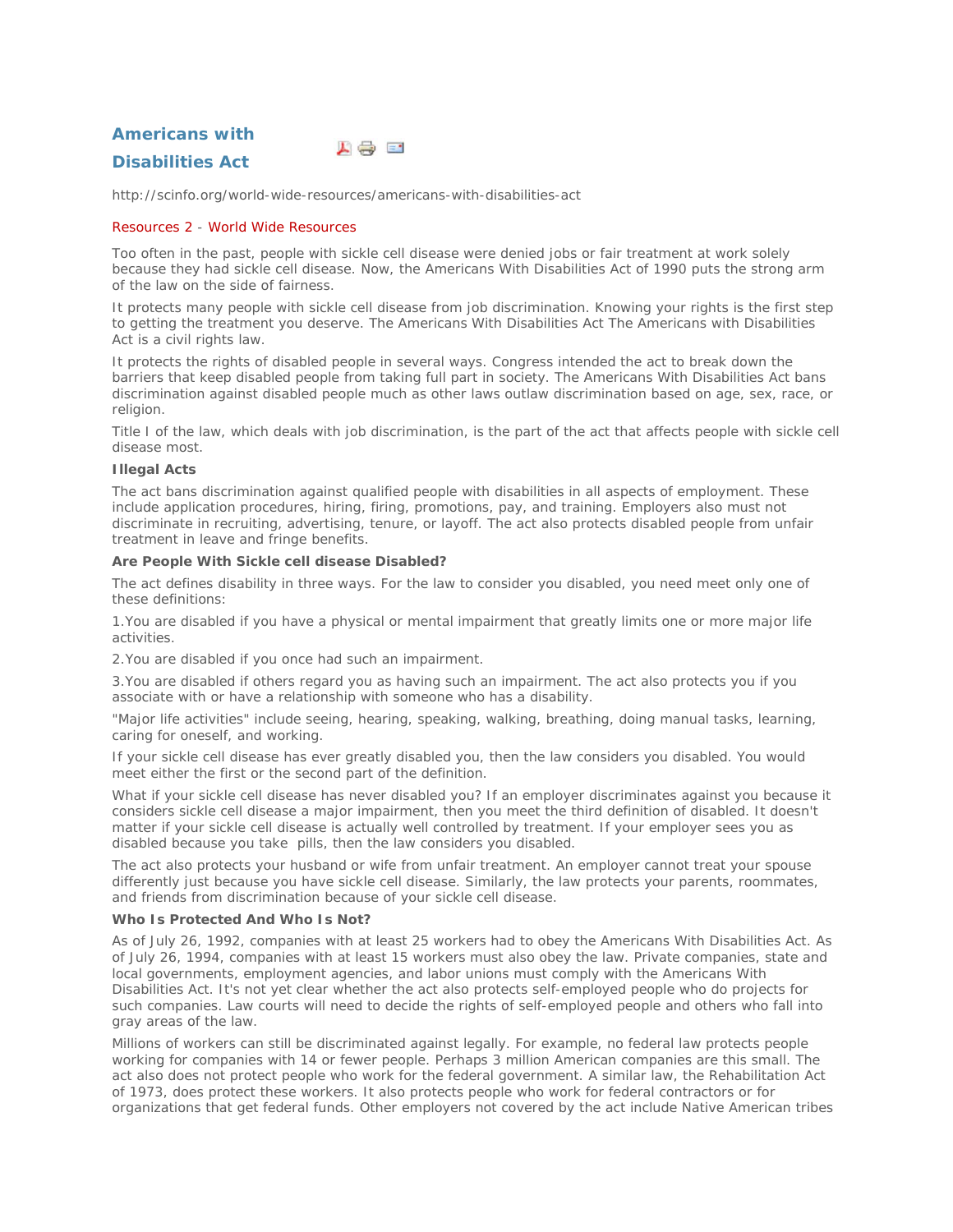and tax-exempt private clubs. Also, the act lets stand laws that restrict disabled people from jobs for safety reasons.

If the Americans With Disabilities Act does not protect you, check with your state and city. They may have their own anti discrimination laws.

### *Reasonable Accommodation*

The employer cannot discriminate against you if:

1.You are qualified for the job, and

2.You can do "essential functions" with or without "reasonable accommodation." Accommodation means that your employer changes your work, work area, or schedule or provides training or help to let you to do the job. For example, the company might provide a special desk or computer, allow flexibility in your work schedule, or provide training materials.

The employer does not have to make accommodations that would cause "undue hardship." In other words, the employer can discriminate against you if making accommodations would be too hard or cost too much. Courts will decide what is reasonable case by case. Essential functions are basic job duties that the worker must be able to do. For example, a job description written before a company starts to look for a worker spells out the essential functions of a job.

The company cannot make you pay for the accommodation. It can refuse to make the accommodation if it would be an undue hardship, but only if funding is not available from another source. The source could be you yourself, if you are able to afford the accommodation, or a state vocational rehabilitation agency.

The employer does not have to give you more sick leave than other workers. It does not need to find you health insurance without a preexisting conditions clause. It can hold you to the same standards of performance or production as other workers. A company does not have to give you a job just because you are disabled. Nor must it give you any preference over other qualified people who apply for the job.

#### *To Tell or Not to Tell*

Being open about your sickle cell disease can teach other people about the disease. It makes clear that people with sickle cell disease are no different from anyone else. The Americans With Disabilities Act does not require you to tell your employer that you have sickle cell disease. But the act only protects you from discrimination if your employer knows you are disabled. (Of course, if your employer doesn't know about your sickle cell disease, it isn't possible for the company to treat you unfairly because of your disease.)

You can tell your company about your sickle cell disease later and still be protected. For example, if you do not need accommodations now, but in the future you do, you can tell your company then. In that case, the act starts to protect you when you ask your employer for an accommodation.

When you apply for a job, the employer cannot ask you about a disability. (In certain cases, such as to meet affirmative action rules, a company can invite you to say that you are disabled.) The company cannot make you get a medical exam before it offers you a job. After a job offer, the company can make you have a medical exam only if it makes all new hires in that job category get one. (That is, the company cannot single you out to get an exam because you have sickle cell disease.) The company is allowed to take back a job offer because of the results of a medical exam but only if the reason is related to the job. The judgement that you are not fit must be based on current medical knowledge and objective evidence. The doctor doing the exam must know the functions of the job.

#### *When Discrimination Occurs*

There are several steps you can take when a company discriminates against you because of your sickle cell disease.

Try solving the problem by talking directly with your employer.

Enlist the help of your union or employee group.

Think about seeing a lawyer. With a telephone call or letter, a lawyer may be able to resolve your problem easily.

If you want to file charges with the Equal Employment Opportunity Commission, you can find its number in the telephone book. Look in the blue pages under U.S. Government. Usually, you must file your charge within 180 days of the act of discrimination.

If you win your case, the company must place you in the position you would have had if it had not discriminated against you. To do so, the company may need to hire, promote, or reinstate you. Also, the company may need to give you back pay or make reasonable accommodation. Sometimes, the court may require the company to pay you damages or pay your lawyer's fees.

To make your case stronger, don't quit your job. If you must leave, look for other work. It counts in your